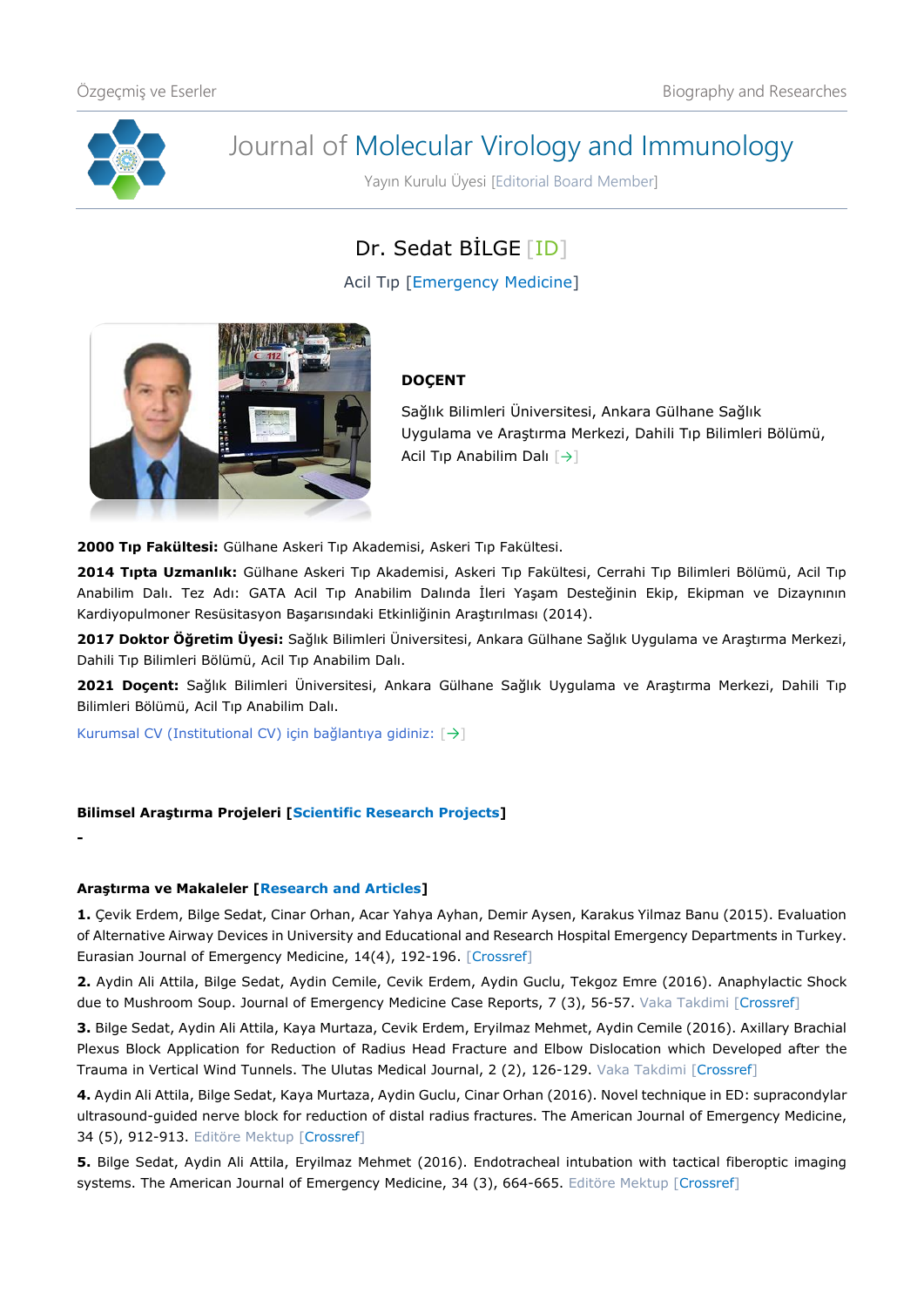**6.** Aydin Ali Attila, Şenocak Rahman, Bilge Sedat, Kaymak Şahin, Kilbaş Zafer (2016). Nontraumatic splenic rupture as the initial manifestation of acute myeloid leukemia in emergency department. The American Journal of Emergency Medicine, 34 (8), 17311-17313. Vaka Takdimi [\[Crossref\]](https://doi.org/10.1016/j.ajem.2015.12.044)

**7.** Bilge Sedat, Aydin Ali Attila, Bilge Meltem, Aydin Cemile, Cevik Erdem, Eryilmaz Mehmet (2017). A Study on the Tactical Safety of Endotracheal Intubation Under Darkness. Military Medicine, 182(7), 1722-1725. [\[Crossref\]](https://doi.org/10.7205/MILMED-D-16-00407)

**8.** Bilge Sedat, Attila Aydin, Bilge Meltem, Aydin Cemile, Çevik Erdem, Eryilmaz Mehmet (2017). A New Perspective on Life Saving Procedures in a Battlefield Setting: Emergency Cricothyroidotomy, Needle Thoracostomy and Chest Tube Thoracostomy with Night Vision Goggles. Turkish Journal of Trauma and Emergency Surgery, 23(6), 459-465. [\[Crossref\]](https://doi.org/10.5505/TJTES.2017.71670)

**9.** Aydin Ali Attila, Bilge Sedat, Aydın Cemile, Bilge Meltem, Çevik Erdem, Eryilmaz Mehmet (2017). The Success of Endotracheal Intubation with a Modified Laryngoscope Using Night Vision Goggles. Turkish Journal of Trauma and Emergency Surgery. [\[Crossref\]](https://doi.org/10.5505/tjtes.2017.27546)

**10.** Sezer Özgür, Aydin Ali Attila, Bilge Sedat, Arslan Fatih, Arslan Hasan (2017). Acute dystonic reaction leading to lingual hematoma mimicking angioedema. Indian Journal of Pharmacology, 49 (4), 325-327. Vaka Takdimi [\[Crossref\]](https://doi.org/10.4103/ijp.IJP_620_16)

**11.** Bilge Sedat, Aydın Attila, Aydın Cemile, Bilge Meltem, Eryilmaz Mehmet (2017). Futuristic Utilization of Tactical Night Vision Goggles in Darkness by Combat Medics. Journal of Military Veterans Health, 25 (2), 6-7. Editöre Mektup.

**12.** Aydin Ali Attila, Bilge Sedat, Kaymak Sahin, Oz Oguzhan, Korkmaz Muammer (2017). Spontaneous Carotid Artery Dissection Presenting with Headache. Journal of Emergency Medicine Case Reports, 8(1), 20-23. Vaka Takdimi [\[Crossref\]](https://doi.org/10.5152/jemcr.2016.1570)

**13.** Güven Hikmet Erhan, Bilge Sedat, Aydin Ali Attila, Eryilmaz Mehmet (2018). Comparison of the non-mortal gunshot and handmade explosive blast traumas during a low-intensity conflict on urban terrain. Turkish Journal of Surgery, 34(3), 221-224. [\[Crossref\]](https://doi.org/10.5152/turkjsurg.2018.3889)

**14.** Aydin Ali Attila, Bilge Sedat, Düzenli Tolga, Aslan Harun, Güçlü Aydın (2018). An Uncommon Cause of Anaphylaxis: Lansoprazole. What to give next?. Northern Clinics of Istanbul, Vaka Takdimi [\[Crossref\]](https://doi.org/10.14744/nci.2018.36539)

**15.** Aydin Ali Attila, Bilge Sedat, Eryilmaz Mehmet (2018). Safest light in a combat area while performing intravenous access in the dark. Journal of the Royal Army Medical Corps, 164(5), 343-346. [\[Crossref\]](https://doi.org/10.1136/jramc2017-000898)

**16.** Aydin Ali Attila, Bilge Sedat, Balci Veysel, Kaya Murtaza, Ünlüer Erden Erol, Çevik Erdem, Bilge Meltem, Aydin Cemile (2018). Ön Kol Kırıklarında USG Eşliğinde Aksiller Yaklaşımlı Brakial Pleksus Bloğu. Acibadem Universitesi Saglik Bilimleri Dergisi 0-0. [\[Crossref\]](https://doi.org/10.31067/0.2018.26)

**17.** Güven Erhan, Bilge Sedat, Eryilmaz Mehmet (2018). Comparison of the non-mortal bullet and homemade explosive traumas during low intensity conflict on urban terrain. Ulusal Cerrahi Dergisi.

**18.** Bilge Sedat, Aydin Ali Attila, Gun Cem, Aldinc Hasan, Acar Yahya Ayhan, Yaylaci Serpil, Cinar Orhan, Balci Veysel (2019). Comparison of the efficacy of ShotBlocker and cold spray in reducing intramuscular injection-related pain in adults. A prospective, randomized, controlled trial. Saudi Medical Journal, 40(10), 996-1002. SCI-Expanded, Özgün Makale [\[Crossref\]](https://doi.org/10.15537/smj.2019.10.24322)

**19.** Aydin Ali Attila, Kaya Murtaza, Bilge Sedat, Cevik Erdem, Balci Veysel, Aydın Cemile (2019). Spontaneous Pneumomediastinum Presenting with Neck Swelling. Acıbadem Sağlık Bilimleri Dergisi, 10(1), 104-106. Vaka Takdimi [\[Crossref\]](https://doi.org/10.31067/0.2019.111)

**20.** Bilge Sedat, Tezel Onur, Acar Yahya Ayhan, Aydin Guclu, Aydin Ali Attila, Özkan Gökhan (2019). Endotracheal Intubation by Paramedics Using Neodymium Magnet and Modified Stylet in Simulated Difficult Airway: A Prospective, Randomized, Crossover Manikin Study. Emergency Medicine International, 2019 (Article ID 5804260), 1-7. [\[Crossref\]](https://doi.org/10.1155/2019/5804260)

**21.** Bilge Sedat, Eryilmaz Mehmet, Aydin Ali Attila (2019). Investigation of the Efficacy of an Advanced Life Support Team and Architectural Design on the Success of Cardiopulmonary Resuscitation in the Department of Emergency Medicine. Gülhane Tıp Dergisi, 61(3), 103-108. [\[Crossref\]](https://doi.org/10.26657%20/%20gulhane.00065)

**22.** Bilge Sedat, Can Derya, Acar Yahya Ayhan, Özkan Gökhan (2019). The Relationship Between Return of Spontaneous Circulation and Neutrophil Lymphocyte and Platelet Lymhocyte Ratios in Cardiac Arrest Cases. Anestezi Dergisi, 27(3), 204-209. [\[Crossref\]](https://doi.org/10.5222/jarss.2019.29392)

**23.** Bilge Sedat, Acar Yahya Ayhan (2019). Association of hospitalization and in-hospital mortality rates with aspartate aminotransferase, alanine aminotransferase, lactate dehydrogenase, C-reactive protein, and prothrombin